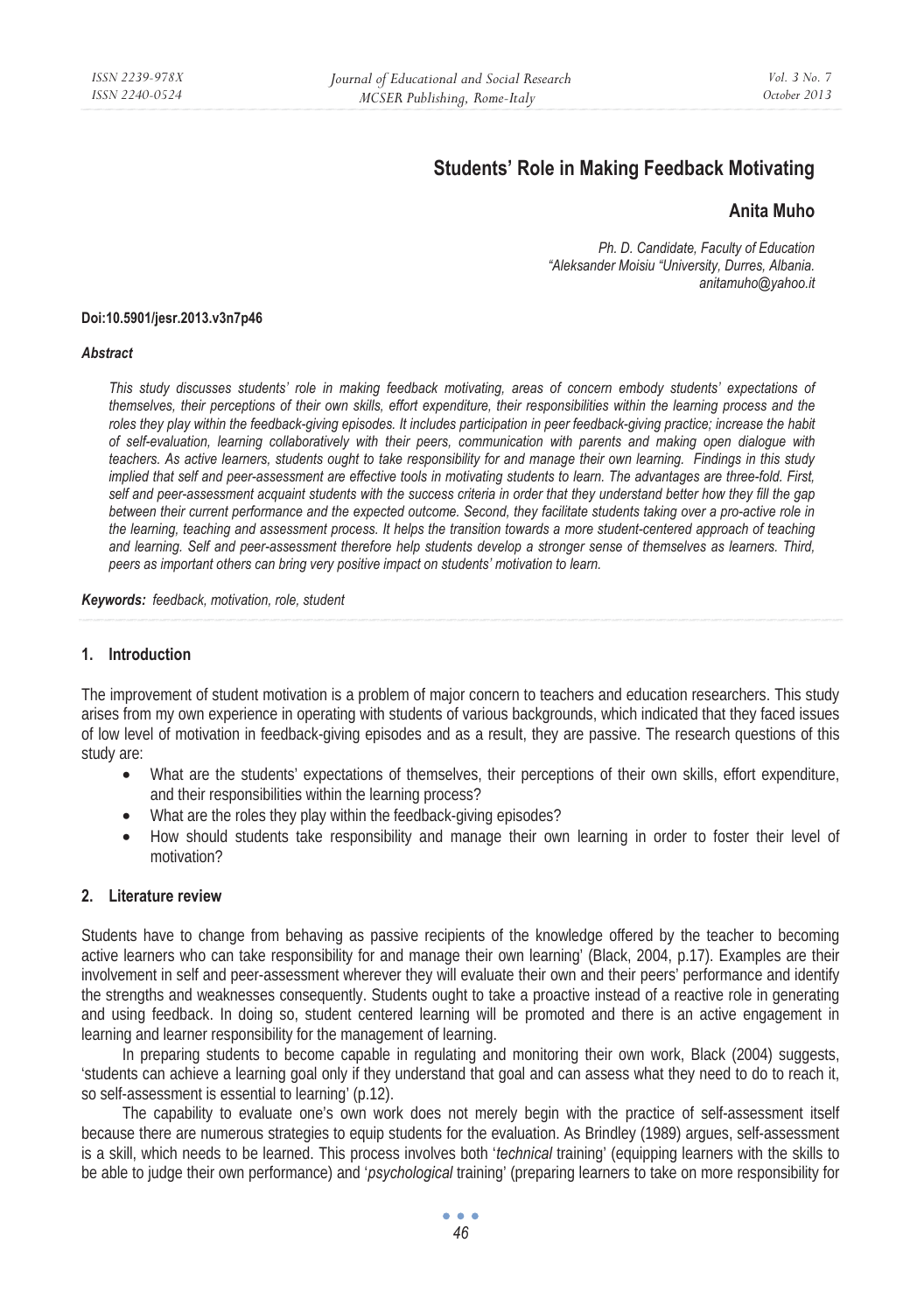their own learning) (p.78).

Many teachers who have tried to develop their students' self-assessment skills have discovered that the primary and most tough task is to get students to think about their work in terms of a set of goals: 'Insofar as they do so, they begin to develop an overview of that work that allows them to manage and control it for themselves. In other words, students are developing the capacity to work at a metacognitive level' (Black*, 2004*, p.12). More importantly, motivation can be enhanced: 'self-evaluation is a major mechanism for building intrinsic motivation. If learners exercise control over when to move on to the next challenge, it helps to build confidence and avert failure' (Jalongo, 2007, p.405).

Students can notice the different levels of competence and be aware of what they are expected. In addition, due to abstract criteria, concrete examples can be samples to develop understanding. Since objectivity is one of the keys to evaluate one's work fairly, students ought to be instructed the habits and skills of collaboration in peer-assessment because this could train objectivity, and therefore in turn facilitate effective self-assessment. However, in addition to stimulate the learners' own initiative and capability, teacher feedback also has a crucial role in to assisting students' selfregulation. Feedback should serve the aim of feeding forward and the students themselves can always take the next step, with the help of teachers. Learners therefore need some guidance in self-regulating, through feedback, which gives directions to them about what, and how to improve.

Students play also the role of audience to their peers' oral performance, they can offer peer feedback to the students and they should have a better understanding. Despite the limited teacher capacity due to the large class sizes, measures such as self and peer-assessment are indeed effective means to help students take responsibility for and manage their own learning (Black, 2004).

Leachy (2005) has explained how peer-assessment can benefit both the student assessor and the recipient in terms of making future improvement. It is asserted that 'students who get feedback are not the only beneficiaries. Students who give feedback also benefit, sometimes more than the recipients do. As they assess the work of a peer, they are forced to engage in understanding the rubric, but in the context of someone else's work, which is less emotionally charged.' (p.22).

This reinforces the findings of the literature that peer-assessment is a motivating tool in feedback giving practice. In this case, students can be more objective as it is not their own work and the peers will find it easier to communicate with fellow peers than teachers will. Not only future improvement can be made but also skills in self-regulating one's own work can be built.

Pintrich (2003) cited some research findings and stresses, 'the importance of peer groups and interactions, with other students as important contexts for the shaping and development of motivation' (p.675). Teachers ought to facilitate learners developing their capacity to be responsible for their own learning, and to care about the learning of their peers. With strong collaboration, teamwork and active learning, a learning community with mutual trust can be formed. With peer-assessment, feedback giving is not limited to teachers' as the sole source. Learners can be directly involved in assessing others' work. With a set of clear criteria and enhanced audience awareness, there can be quality feedback given by peers to each other. This reflects peer-assessment as a tool to encourage students to participate actively in the learning process.

As the literature reviews show, these studies have demonstrated that feedback and motivation are very important topics in education research worldwide

### **3. Methodological approach**

The first part of this study laid the theoretical framework for understanding the importance of students' role in making feedback motivating.

The second part describes and justifies the methodological approach used in this study in order to establish:

- What are the students' expectations of themselves, their perceptions of their own skills, effort expenditure, and their responsibilities within the learning process?
- What are the roles they play within the feedback-giving episodes?
- How should students take responsibility for and manage their own learning in order to boost their level of motivation?

This study adopted a case study approach as the research methodology. A naturalistic case study was undertaken to gather data to answer the research questions. Data sources included teacher interviews, student interviews, students' drawing, questionnaires, teachers' reflections, record of students' performance, as well as record of teachers' feedbackgiving episodes.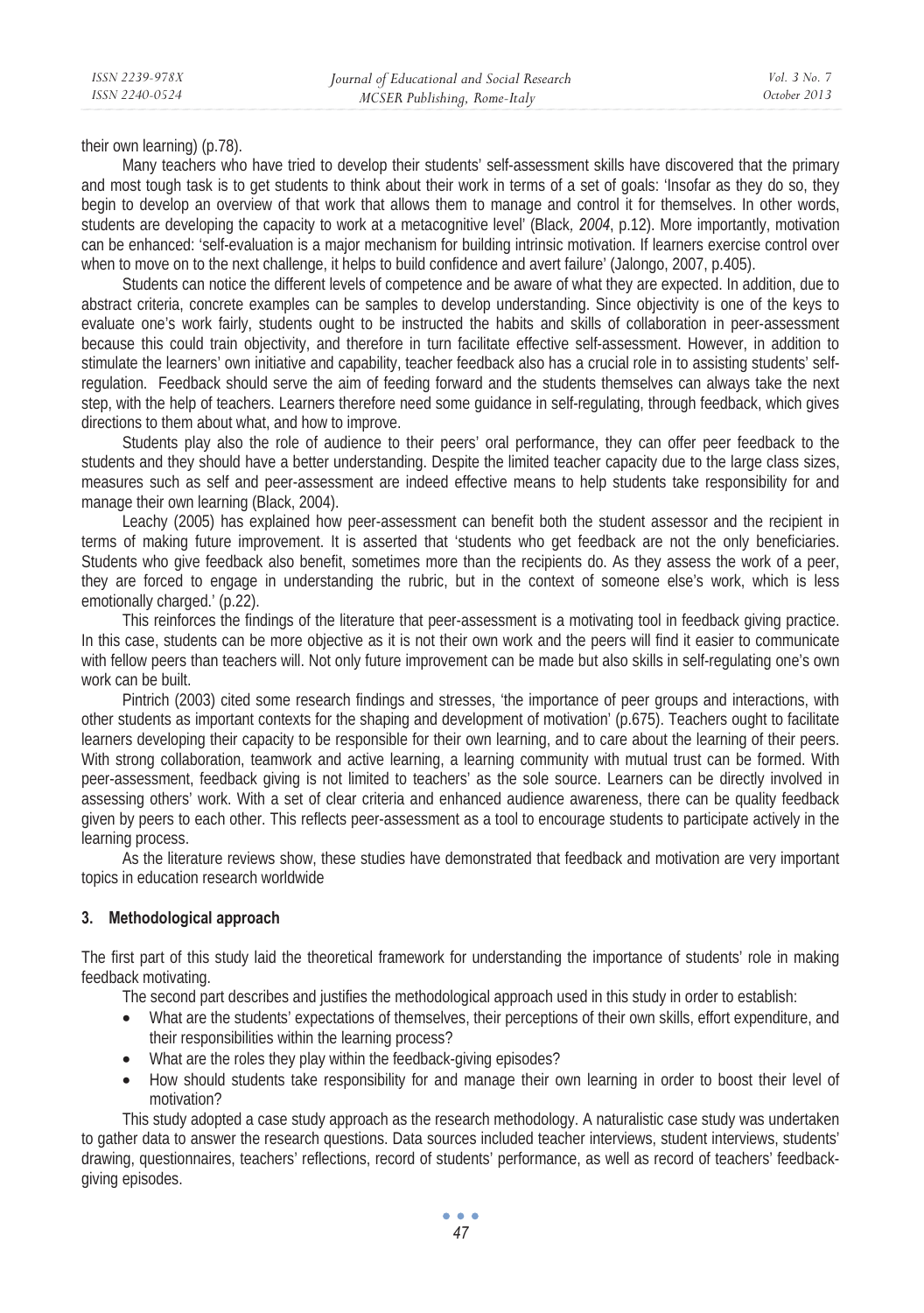# *3.1 Setting and participants*

This study was undertaken in two high public schools of Durres, Albania. There were 100 students and 10 English teachers as part of this study. The schools use Albanian as the medium of instruction and English as a second language.

# *3.2 Instruments for data collection*

Instruments for data collection include interviews, questionnaires, observations and teachers and students reflections. Interviews were one of the major sources of data in this study. Data was extracted from the interviews conducted with students, observations and the feedback-giving episodes to explore how they perceived themselves and in particular, their roles in the learning process. It was hoped that insight could be drawn in areas such as students' expectations of themselves, their perceptions of their own ability and effort expenditure, their responsibility in the learning process and the roles they play in the feedback-giving episodes. This stage of data analysis provides useful linguistic data focusing on the genre of the feedback-giving sessions.

# *3.3 Data analysis*

Data are first presented in relation to students' perceptions of the relationship between motivation and teacher feedback. Both qualitative and quantitative data collected from questionnaires and students' interviews are presented following this framework. To answer the research questions data was extracted from the interviews conducted with students, student's reflections to explore how they perceived their influence in the learning process. It was hoped that insight could be drawn in areas such as students' expectations of themselves, their perceptions of their own ability and effort expenditure, their responsibility in the learning process.

# **4. Findings and discussion**

# *4.1 Student respondents' perceptions of the relationship between motivation and teacher feedback*

The data analysis mainly focused on the interviews conducted with the students. Data are given in relation to the suggestions given by student respondents about what makes feedback motivating. These embody comments and suggestions given by students regarding the content of feedback, techniques of feedback giving and the use of language by teachers. These suggestions serve as perceptive insightful teachers when they reflect their feedback giving insightful. The trustworthiness of the approach to data analysis is discussed, including the triangulation of data, and therefore the recursive and iterative nature of data collection: firstly, the different sources of information collection helped substantially in triangulating the interpretations of findings. Having obtained the results from the questionnaire, interviews were conducted with student informants.

In addition, when they were asked to comment on their previous experience of receiving teacher feedback, they were invited to share a number of the findings drawn from the questionnaires. This helped substantially to answer the research questions because students provided insight into and explanations about a few of the findings from their perspective. Their points of view were taken as a means to triangulate the interpretation of data as well as findings from other sources.

Teachers' reflection was also an effective means to triangulate the interpretation of what they did in the feedbackgiving practice. From their perspective as teachers, they explained in what areas they had done well and when improvement was required. Triangulated with the findings from student interviews and questionnaires, this information was useful in identifying the gap between teachers' perceptions of their own apply and students' expectations of their teachers' feedback-giving practice. Interviews also helped triangulate the findings drawn from other sources of data. For instance, the gap between students' expectations and teachers' views of the feedback giving apply could be bridged. When, informants were shown a feedback-giving episode, they informed the researcher whether their definitions of 'good' practices coincided with each other.

# *4.2 Students' perceptions of their own ability and effort*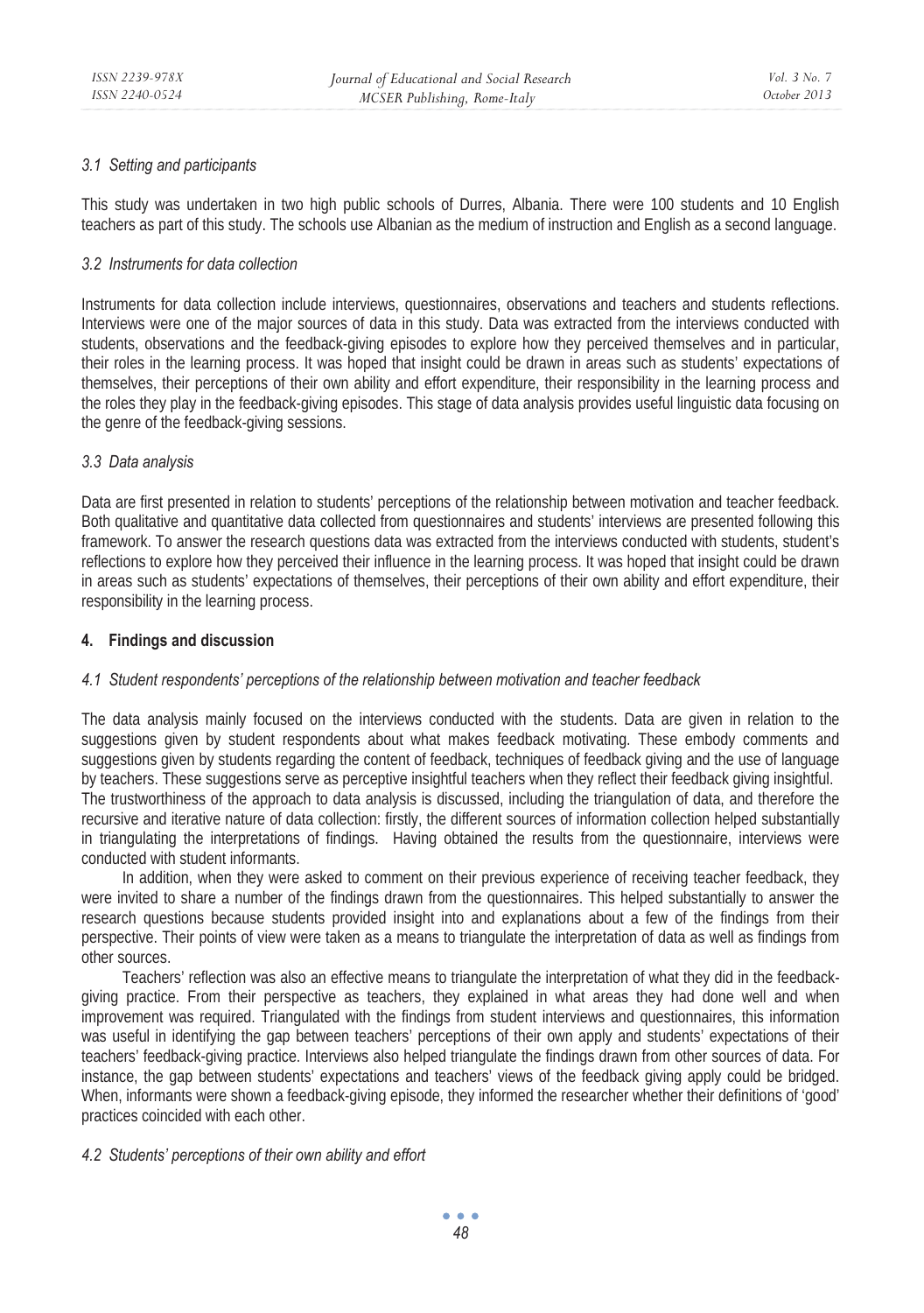After the feedback-giving sessions, students were asked how they interpreted their own abilities in terms of their English literacy, as well as how much effort they had invested. From the interviews, students commented that they perceived themselves as having a coffee level in English and they admitted that they were not confident in using English:

*Well, we do not speak English much; and it is hard to organize and make sentences on the spot. (Student) It is because we are…we really do not have much confidence… (Student)* 

Students also admitted that they had stopped studying and saw no point to continue studying after the public examination. They said that little effort was invested after the examinations:

*The exam is over. How come studying! (Student) Interviewer: Are all the things stopped as the exam is finished? Student: Yes. I do not study English now, though I would like to take it up again. Interviewer: Is it related to the exam? As it is over … Student: Yes, I work hard for the exam. Student: Yes, as the exam is over, it is over.* 

Nevertheless, some students prioritized learning in general before preparing for the examinations. A student in an interview said that:

*However, having learnt something is good because for an oral exam, you only remember things before the exam and*  will forget them all after the exam. Therefore, having learnt something is better. (Student)

Such priority demonstrated a strong correlation between students' goal orientation and effort expenditure. In other words, it is closely related to students' orientation of a task or performance goals, or whether they had a tendency to have a work avoidant goal, which implies that they wanted to get a task completed with the minimum amount of effort.

## *4.3 Student responsibility in the learning process*

In the interviews conducted with students, the researcher also elicited information from students about how they perceived themselves in terms of the responsibility they had in the learning process. When asked about whose responsibility it was to take up learning, students said that the responsibility of learning did not lie with the teachers, but themselves. They commented that:

*Actually, it is students' responsibility…. You need to do it yourself. Just that I do not know what happen to students nowadays. Partly because we are lazy… (Student) Interviewer: Do you feel that she also has the responsibility? Do you think the teacher has to follow up with you the next day, asking you or…? Student: No. I feel that her responsibility is done as she has told me. Interviewer: You think that the responsibility lies with you yourself. Student: On me.* 

Students in the two groups gave similar responses to the above questions. Students were consistent with the belief that they themselves should bear responsibility for learning, not the teachers. However, students were found to have taken rather few turns and short responses in the feedback-giving sessions.

### *4.4 The roles students played in feedback*

As discussed in the literature review and asked in one of the research questions, students should have a role to play to make the feedback motivating. Therefore, it is crucial to consider what roles students perceived themselves had been playing in the feedback-giving sessions.

What possible roles students can take to make teacher feedback more motivating? The findings support the proposal given by Black (2004) that to ensure that the next step can be taken in order to enhance student learning, there needs to be a readiness to change the roles that both teachers and students play in supporting the learning process. Below are some of the extracts from the student interviews:

*Interviewer: … What role do you perceive yourself playing? For example, active, passive or you have the same status* 

 $\bullet$   $\bullet$   $\bullet$ *49*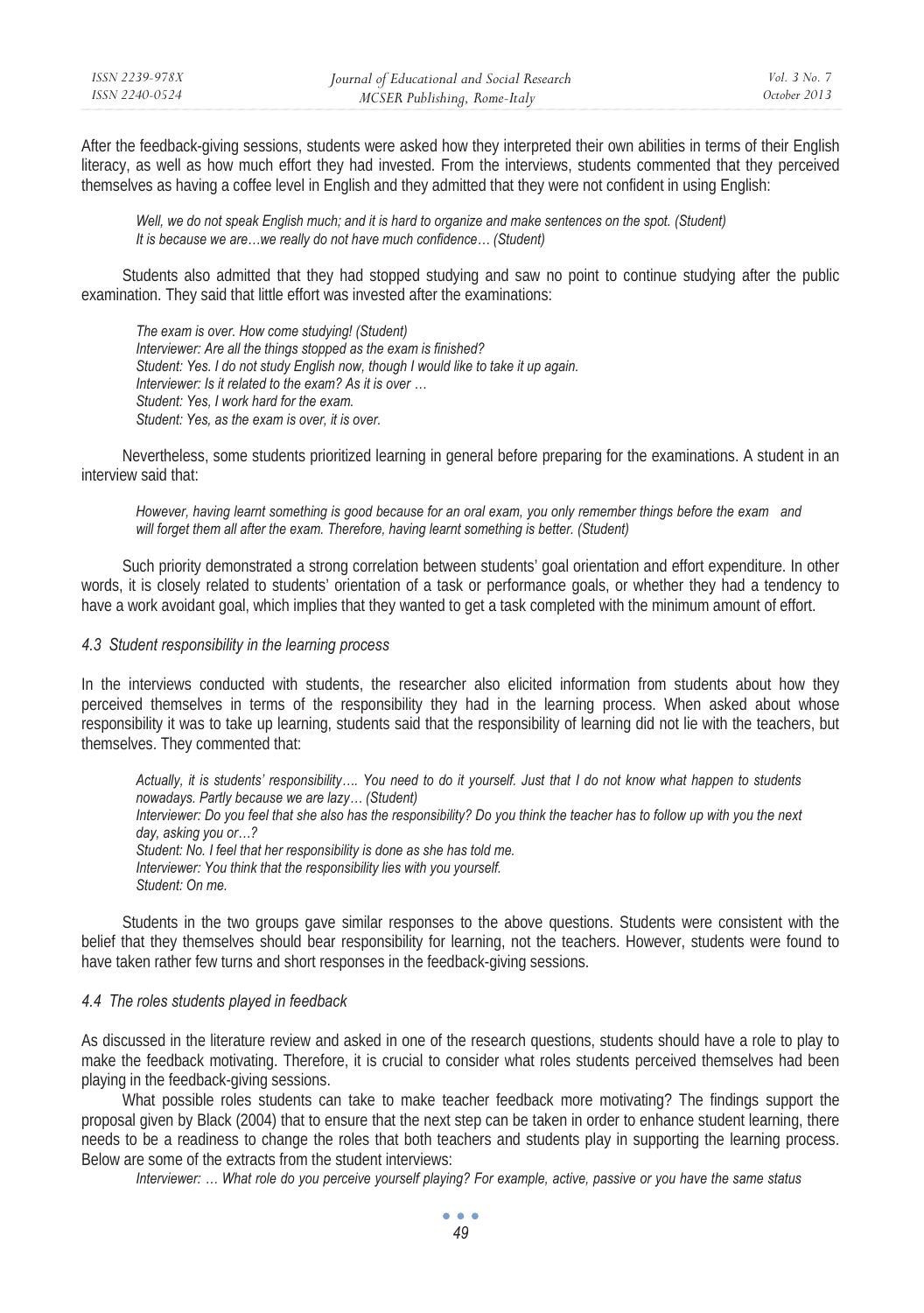*as friends, teacher-student… what role do you think you played? Student: Passive Student: passive Interviewer: What else? Student: Listener. Interviewer:… listener?.* 

Students in this interview commented that they saw themselves as passive, playing the role as a listener. Another group of students shared a similar view: Actually, it is feedback from the teacher.

#### *We do not need to talk so much. During the discussion, we have spoken already. (Student)*

This extract reveals that students had this perception of not needing to speak in the feedback-giving session. This affects their engagement and participation.

#### *4.4.1 Roles played in the feedback-giving sessions*

In the interviews conducted, student respondents commented that they saw themselves as passive participants, listeners and even outsiders in the feedback-giving sessions it was found that students took a rather passive role. This is consistent with the findings gathered in student interviews when students described the roles they took. In addition, some student respondents had the perceptions, or a misconception, that they had already played their part (by speaking) in the oral practice, so that there was no need for them to continue speaking in the feedback-giving sessions.

The fact that the students did not speak much in the feedback-giving sessions (as shown by the relatively smaller number of turns they had taken) explains why they commented that they thought the locus of control lay largely with their teachers, not with them.

There are several reasons to explain this phenomenon. First, the schools in this study use Albanian as medium of instruction, the students might not have felt competent using English in the feedback-giving sessions to communicate. As a result, they could not express themselves fluently and thus, only listened without responding or initiating a question. Second, as teachers of the study had commented that peer-evaluation was rarely done in class due to poor class discipline, and teacher feedback delivery in class mainly focused on disciplining students, students did not have enough opportunities to practice giving feedback to their peers. Third, as discussed above, this study revealed that teacher influence played a dominant role in motivating students to learn. Nevertheless, in this study, some students commented that they were not that close to their teacher, and the relationship with their teacher was distant .There was a low level of trust and therefore students might not have really wanted to participate in the feedback-giving process at all.

### *4.5 Roles played in the learning process*

In this study, the feedback was examined as a means to motivate students to learn but using feedback to boost motivation should be extended to the larger learning environment.

From the data, students commented that the responsibility for learning lay with themselves (but not on the teachers). They did not blame teachers for their own failure to take follow-up actions after hearing the feedback, but bore the responsibility themselves .Despite taking up this responsibility, students commented that they lacked the ability to use English freely and they said that they invested less than enough effort in this respect. Such perceptions of low ability and little effort expenditure explain their low expectation in the public examination.

## *4.6 What roles students themselves play in making feedback motivating?*

Implications are drawn regarding student learning and how students can play a more proactive role. It includes participation in peer feedback-giving practice, building up the habit of self-evaluation, learning collaboratively with their peers, communicating with parents and making open dialogue with teachers.

# **5. Conclusions**

This study found, that students should play a more proactive role in the learning process by participating in peer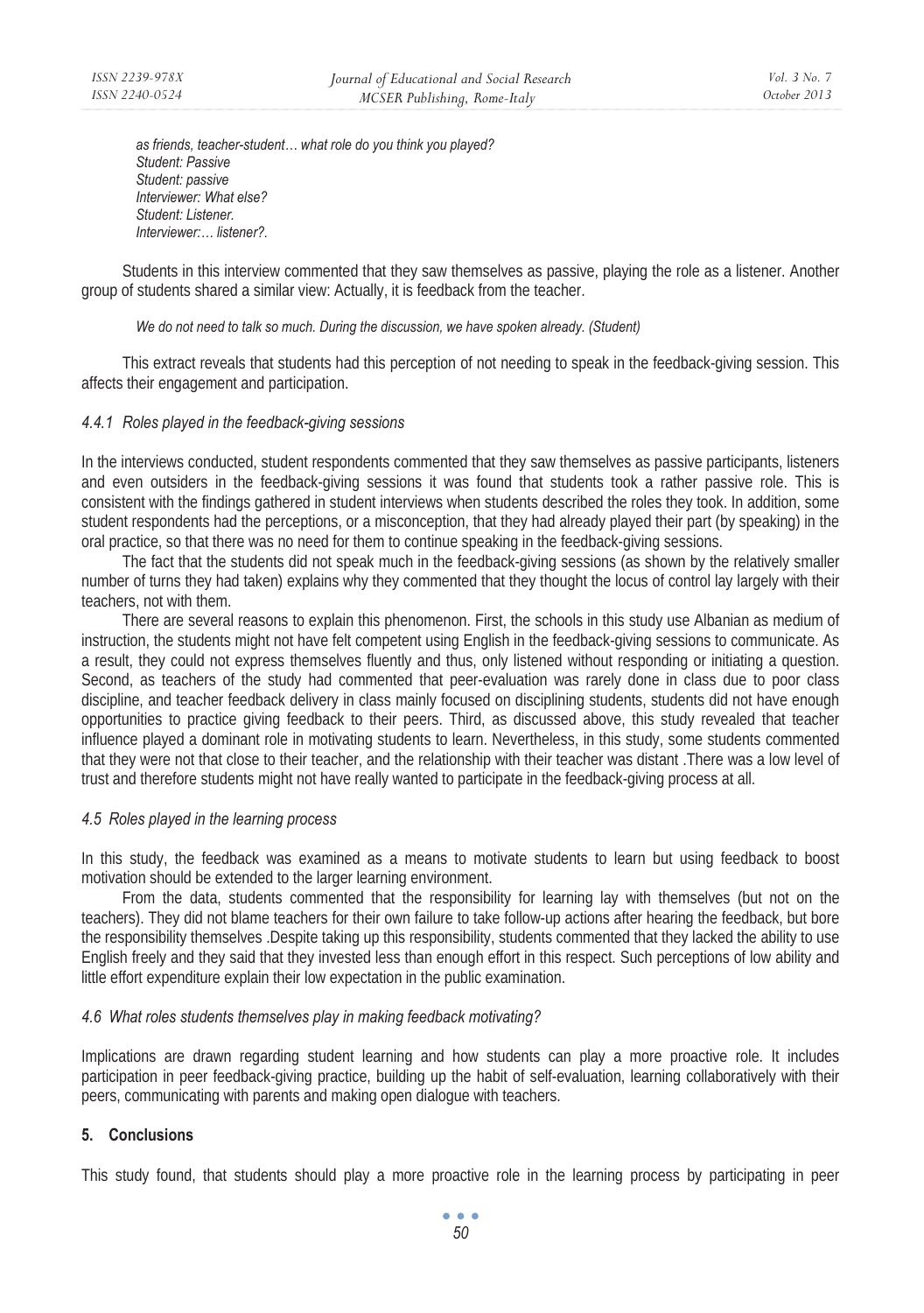| ISSN 2239-978X | Journal of Educational and Social Research | <i>Vol.</i> 3 No. 7 |
|----------------|--------------------------------------------|---------------------|
| ISSN 2240-0524 | MCSER Publishing, Rome-Italy               | October 2013        |

feedback-giving practice, building up the habit of self-evaluation, learning collaboratively with their peers, communicating with parents and making open dialogue with teachers. The student interviews revealed that teachers could also offer support to students in this respect to enhance their self-regulating skills.

When examining the role students can play to make feedback motivating, the findings strongly suggest that peerassessment should be promoted. It is an effective motivating tool because peers are significant others to students in the learning process and students can retain a larger extent of locus of control in the conduct of peer-assessment. It can also facilitate a dialogue among learners during the feedback delivery process. This study also drew attention to the importance of the need to prepare and train students for them to carry out peer-assessment successfully.

### **6. Implications**

This study explored the role students can play to make feedback motivating and it discovered that there is a strong correlation between self- and peer-assessment and student motivation. While self-assessment can enhance students' self-regulation skills and let students retain the locus of control, peer-assessment facilitates a peer dialogue and promote students' active role in learning (Black, 2004).

Peer-assessment is indeed an alternative to the conduct of dialogic feedback by teachers given the challenges faced by teachers .As active learners, students should take responsibility for and manage their own learning. Findings in this study implied that self- and peer-assessment are effective tools in motivating students to learn.

The benefits are three-fold. First, self- and peer-assessment familiarize students with the success criteria so that they know better how they can close the gap between their current performance and the expected outcome. Second, they facilitate students taking up a more active role in the learning, teaching and assessment process. It helps the transition towards a more student-centered approach of teaching and learning. Self- and peer-assessment thus help students develop a stronger sense of themselves as learners. Third, peers as significant others can bring very positive impact on students' motivation to learn.

 Data from the interviews have shown that students see the fear of potential loss of face and peers' company a driving force. This study supports that to help students better understand the criteria used to assess their learning and align their understanding of the standards required with those of teachers and others through self- and peer-assessment.

Given the important role students themselves, play in making feedback motivating, more research needs to address how teachers can train students to conduct peer-assessment successfully, and what teachers can do to facilitate a dialogue among students when delivering and receiving feedback.

#### **References**

- Bandura, A. and Schunk, D. (1981). Cultivating competence, self-efficacy, and intrinsic interest through proximal self-motivation. Journal of Personality and Social Psychology, 41, 586–598.
- Bateman, G. R. and Roberts, H. V. (1995). Two-way fast feedback for continuous improvement of teaching and learning. Quality Progress, 28 (10), 168.
- Black, P., Harrison, C., Lee, C., Marshall, B. and Wiliam, D. (2004). Working inside the black box: assessment for learning in the classroom. Phi Delta Kappan, 86 (1), 9-22.
- Brindley, G. (1989). Assessing achievement in the learner-centered curriculum. Sydney: NCELTR.
- Brindley, G. (1998). Outcomes-based assessment and reporting in language learning programs: A review of the issues. Language Testing, 15, 45-85.
- Jalongo, M. R. (2007). Beyond benchmarks and scores: reasserting the role of motivation and interest in children's academic achievement. Childhood Education, 83 (6), 395-407.
- Leahy, S., Lyon, C., Thompson M. and Wiliam, D. (2005). Classroom assessment minute by minute, day by day. Educational Leadership, 63 (3), 14-28.
- Pintrich, P. R. (2003). A motivational science perspective on the role of student motivation in learning and teaching contexts. Journal of Educational Psychology, 95 (4), 667-686.
- Reinert, M. and Jennerjohn, M. (1992). Balancing self-esteem and rigorous academic standards. English Journal, 81 (3), 74-81.
- Robb, T., Ross, S. and Shortreed, I. (1986). Salience of feedback on error and its effect on EFL writing quality. TESOL Quarterly, 20, 83–93.
- Rueda, R. and Chen, C. B. (2005). Assessing motivational factors in foreign language learning: cultural variation in key constructs. Educational Assessment, 10 (3), 209-299.
- Ryan, R.M. and Deci, E. L. (2000). Self-determination theory and the facilitation of intrinsic motivation, social development, and wellbeing. American Psychologist, 55 (1), 68-78.
- Schunk, D. H. and Swartz, C. W. (1993). Goals and progress feedback: effects on self-efficacy and writing achievement. Contemporary